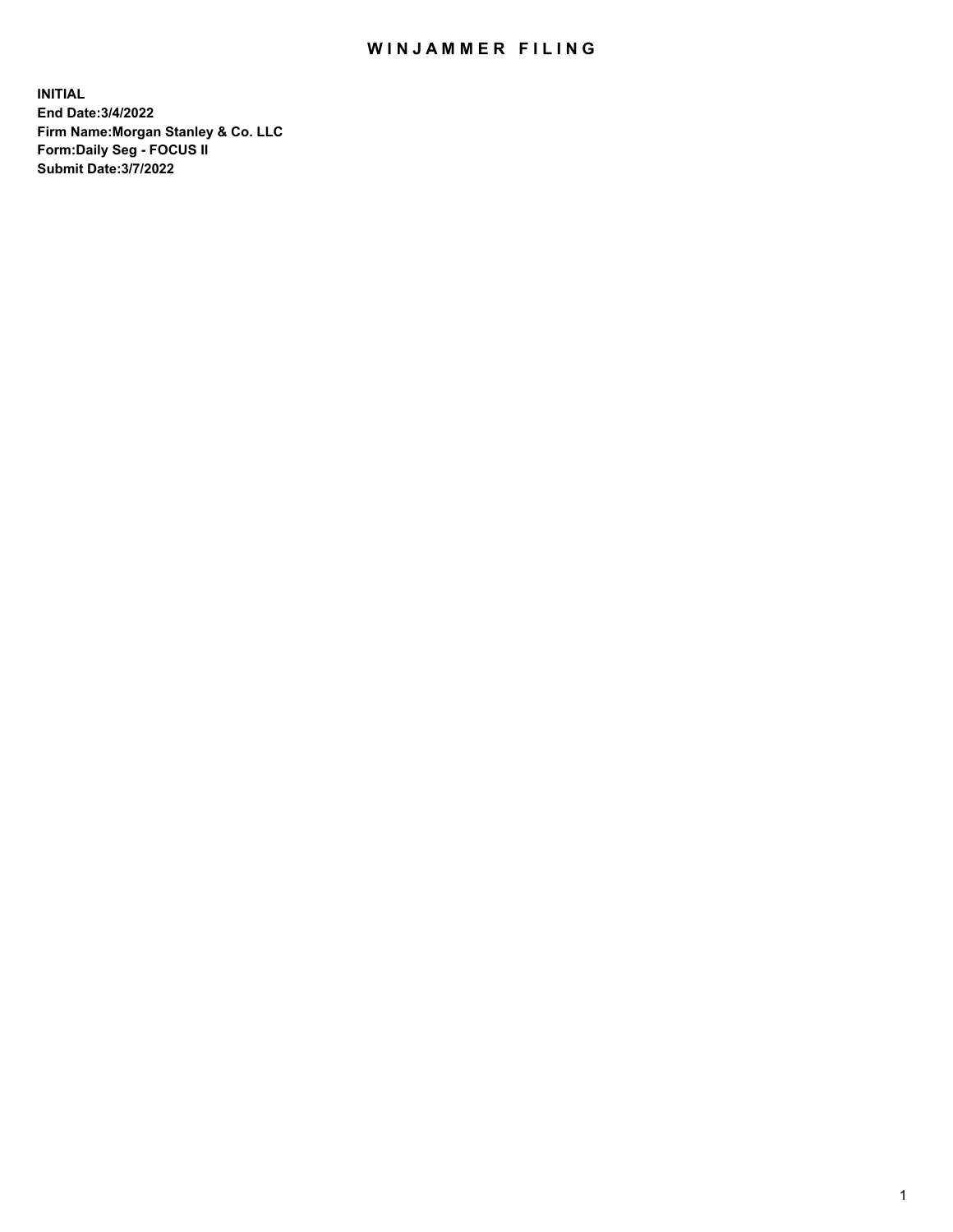**INITIAL End Date:3/4/2022 Firm Name:Morgan Stanley & Co. LLC Form:Daily Seg - FOCUS II Submit Date:3/7/2022 Daily Segregation - Cover Page**

| Name of Company                                                                                                                                                                                                                                                                                                               | Morgan Stanley & Co. LLC                                                     |
|-------------------------------------------------------------------------------------------------------------------------------------------------------------------------------------------------------------------------------------------------------------------------------------------------------------------------------|------------------------------------------------------------------------------|
| <b>Contact Name</b>                                                                                                                                                                                                                                                                                                           | <b>Ikram Shah</b>                                                            |
| <b>Contact Phone Number</b>                                                                                                                                                                                                                                                                                                   | 212-276-0963                                                                 |
| <b>Contact Email Address</b>                                                                                                                                                                                                                                                                                                  | Ikram.shah@morganstanley.com                                                 |
| FCM's Customer Segregated Funds Residual Interest Target (choose one):<br>a. Minimum dollar amount: ; or<br>b. Minimum percentage of customer segregated funds required:% ; or<br>c. Dollar amount range between: and; or<br>d. Percentage range of customer segregated funds required between: % and %.                      | 235,000,000<br><u>0</u><br><u>00</u><br>0 Q                                  |
| FCM's Customer Secured Amount Funds Residual Interest Target (choose one):<br>a. Minimum dollar amount: ; or<br>b. Minimum percentage of customer secured funds required:%; or<br>c. Dollar amount range between: and; or<br>d. Percentage range of customer secured funds required between:% and%.                           | 140,000,000<br><u>0</u><br>$\underline{0}$ $\underline{0}$<br>0 <sup>0</sup> |
| FCM's Cleared Swaps Customer Collateral Residual Interest Target (choose one):<br>a. Minimum dollar amount: ; or<br>b. Minimum percentage of cleared swaps customer collateral required:%; or<br>c. Dollar amount range between: and; or<br>d. Percentage range of cleared swaps customer collateral required between:% and%. | 92,000,000<br><u>0</u><br><u>00</u><br>00                                    |

Attach supporting documents CH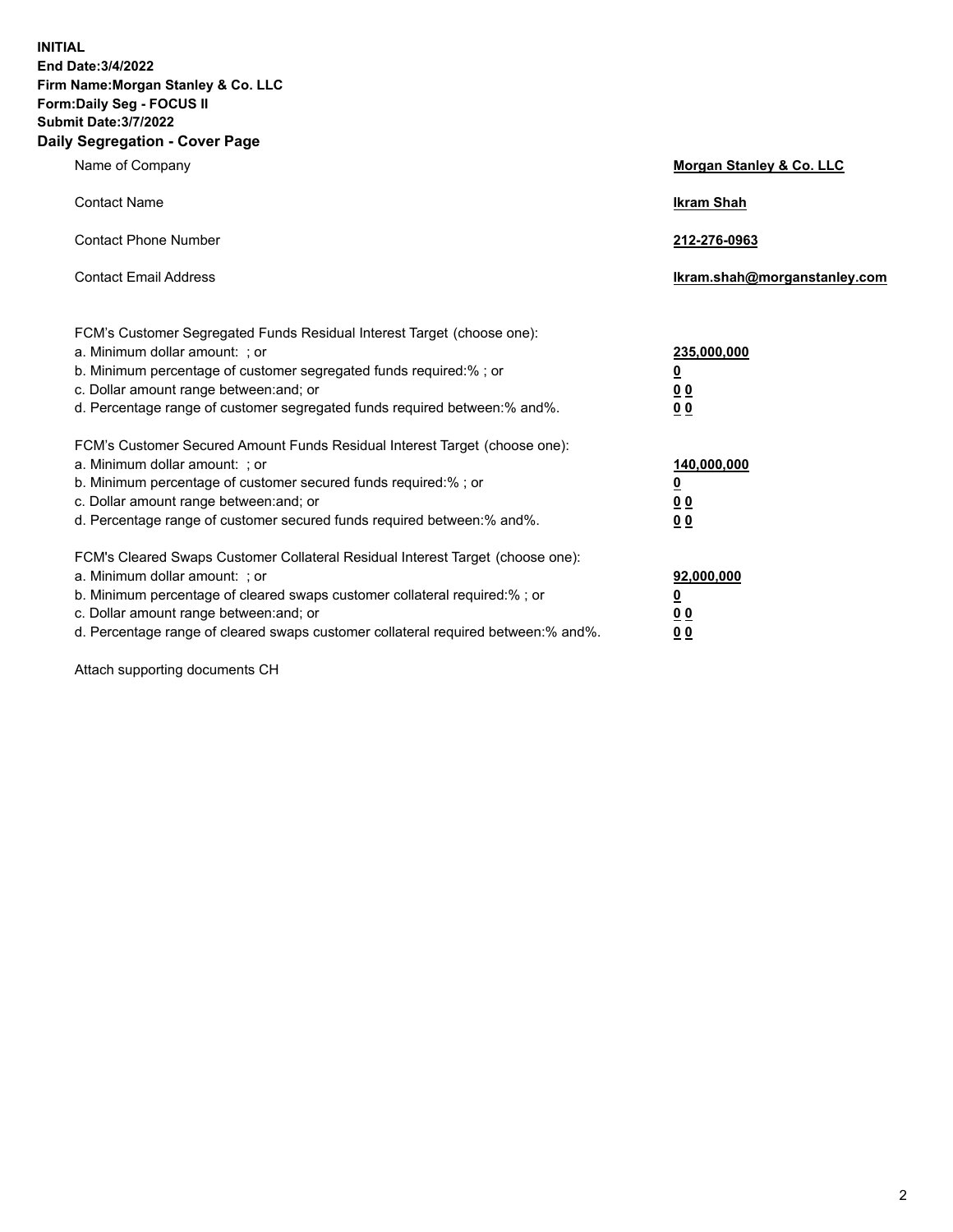|          | <b>INITIAL</b><br>End Date: 3/4/2022<br>Firm Name: Morgan Stanley & Co. LLC<br>Form: Daily Seg - FOCUS II<br><b>Submit Date: 3/7/2022</b><br><b>Daily Segregation - Secured Amounts</b> |                                            |
|----------|-----------------------------------------------------------------------------------------------------------------------------------------------------------------------------------------|--------------------------------------------|
|          | Foreign Futures and Foreign Options Secured Amounts                                                                                                                                     |                                            |
|          | Amount required to be set aside pursuant to law, rule or regulation of a foreign                                                                                                        | $0$ [7305]                                 |
| 1.       | government or a rule of a self-regulatory organization authorized thereunder<br>Net ledger balance - Foreign Futures and Foreign Option Trading - All Customers                         |                                            |
|          | A. Cash                                                                                                                                                                                 | 5,525,532,289 [7315]                       |
|          | B. Securities (at market)                                                                                                                                                               | 2,164,209,827 [7317]                       |
| 2.       | Net unrealized profit (loss) in open futures contracts traded on a foreign board of trade                                                                                               | 1,489,422,013 [7325]                       |
| 3.       | Exchange traded options                                                                                                                                                                 |                                            |
|          | a. Market value of open option contracts purchased on a foreign board of trade                                                                                                          | 96,900,878 [7335]                          |
| 4.       | b. Market value of open contracts granted (sold) on a foreign board of trade<br>Net equity (deficit) (add lines 1. 2. and 3.)                                                           | -64,572,327 [7337]<br>9,211,492,680 [7345] |
| 5.       | Account liquidating to a deficit and account with a debit balances - gross amount                                                                                                       | 173,880,986 [7351]                         |
|          | Less: amount offset by customer owned securities                                                                                                                                        | -162,693,026 [7352] 11,187,960             |
|          |                                                                                                                                                                                         | [7354]                                     |
| 6.       | Amount required to be set aside as the secured amount - Net Liquidating Equity                                                                                                          | 9,222,680,640 [7355]                       |
| 7.       | Method (add lines 4 and 5)<br>Greater of amount required to be set aside pursuant to foreign jurisdiction (above) or line                                                               |                                            |
|          | 6.                                                                                                                                                                                      | 9,222,680,640 [7360]                       |
|          | FUNDS DEPOSITED IN SEPARATE REGULATION 30.7 ACCOUNTS                                                                                                                                    |                                            |
| 1.       | Cash in banks                                                                                                                                                                           |                                            |
|          | A. Banks located in the United States                                                                                                                                                   | 536,442,659 [7500]                         |
|          | B. Other banks qualified under Regulation 30.7                                                                                                                                          | 396,142,430 [7520] 932,585,089             |
| 2.       | Securities                                                                                                                                                                              | [7530]                                     |
|          | A. In safekeeping with banks located in the United States                                                                                                                               | 888, 343, 632 [7540]                       |
|          | B. In safekeeping with other banks qualified under Regulation 30.7                                                                                                                      | 113,871,529 [7560] 1,002,215,161           |
|          |                                                                                                                                                                                         | [7570]                                     |
| 3.       | Equities with registered futures commission merchants                                                                                                                                   |                                            |
|          | A. Cash<br><b>B.</b> Securities                                                                                                                                                         | 9,979,354 [7580]<br><u>0</u> [7590]        |
|          | C. Unrealized gain (loss) on open futures contracts                                                                                                                                     | 12,823,418 [7600]                          |
|          | D. Value of long option contracts                                                                                                                                                       | $0$ [7610]                                 |
|          | E. Value of short option contracts                                                                                                                                                      | 0 [7615] 22,802,772 [7620]                 |
| 4.       | Amounts held by clearing organizations of foreign boards of trade                                                                                                                       |                                            |
|          | A. Cash<br><b>B.</b> Securities                                                                                                                                                         | $0$ [7640]                                 |
|          | C. Amount due to (from) clearing organization - daily variation                                                                                                                         | $0$ [7650]<br>$0$ [7660]                   |
|          | D. Value of long option contracts                                                                                                                                                       | $0$ [7670]                                 |
|          | E. Value of short option contracts                                                                                                                                                      | 0 [7675] 0 [7680]                          |
| 5.       | Amounts held by members of foreign boards of trade                                                                                                                                      |                                            |
|          | A. Cash                                                                                                                                                                                 | 4,857,410,277 [7700]                       |
|          | <b>B.</b> Securities<br>C. Unrealized gain (loss) on open futures contracts                                                                                                             | 1,161,994,666 [7710]                       |
|          | D. Value of long option contracts                                                                                                                                                       | 1,476,598,595 [7720]<br>96,900,878 [7730]  |
|          | E. Value of short option contracts                                                                                                                                                      | -64,572,327 [7735] 7,528,332,089           |
|          |                                                                                                                                                                                         | [7740]                                     |
| 6.       | Amounts with other depositories designated by a foreign board of trade                                                                                                                  | $0$ [7760]                                 |
| 7.       | Segregated funds on hand                                                                                                                                                                | $0$ [7765]                                 |
| 8.<br>9. | Total funds in separate section 30.7 accounts<br>Excess (deficiency) Set Aside for Secured Amount (subtract line 7 Secured Statement                                                    | 9,485,935,111 [7770]<br>263,254,471 [7380] |
|          | Page 1 from Line 8)                                                                                                                                                                     |                                            |

- 10. Management Target Amount for Excess funds in separate section 30.7 accounts **140,000,000** [7780]
- 11. Excess (deficiency) funds in separate 30.7 accounts over (under) Management Target **123,254,471** [7785]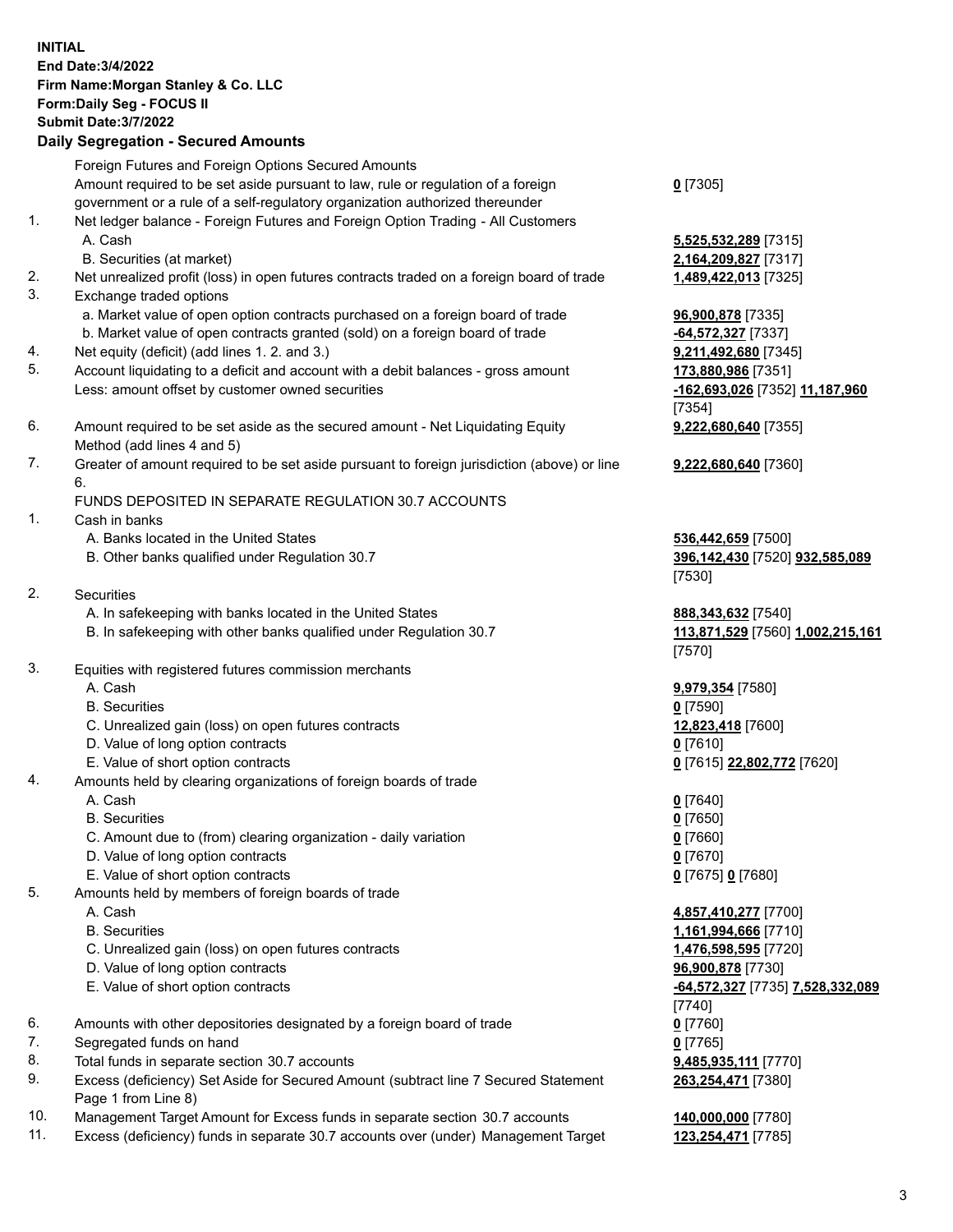**INITIAL End Date:3/4/2022 Firm Name:Morgan Stanley & Co. LLC Form:Daily Seg - FOCUS II Submit Date:3/7/2022 Daily Segregation - Segregation Statement** SEGREGATION REQUIREMENTS(Section 4d(2) of the CEAct) 1. Net ledger balance A. Cash **17,294,362,698** [7010] B. Securities (at market) **7,845,727,399** [7020] 2. Net unrealized profit (loss) in open futures contracts traded on a contract market **1,680,020,893** [7030] 3. Exchange traded options A. Add market value of open option contracts purchased on a contract market **2,008,842,166** [7032] B. Deduct market value of open option contracts granted (sold) on a contract market **-1,356,525,662** [7033] 4. Net equity (deficit) (add lines 1, 2 and 3) **27,472,427,494** [7040] 5. Accounts liquidating to a deficit and accounts with debit balances - gross amount **600,327,308** [7045] Less: amount offset by customer securities **-590,078,435** [7047] **10,248,873** [7050] 6. Amount required to be segregated (add lines 4 and 5) **27,482,676,367** [7060] FUNDS IN SEGREGATED ACCOUNTS 7. Deposited in segregated funds bank accounts A. Cash **3,501,495,361** [7070] B. Securities representing investments of customers' funds (at market) **0** [7080] C. Securities held for particular customers or option customers in lieu of cash (at market) **1,803,087,213** [7090] 8. Margins on deposit with derivatives clearing organizations of contract markets A. Cash **14,939,209,737** [7100] B. Securities representing investments of customers' funds (at market) **0** [7110] C. Securities held for particular customers or option customers in lieu of cash (at market) **5,877,636,461** [7120] 9. Net settlement from (to) derivatives clearing organizations of contract markets **901,994,953** [7130] 10. Exchange traded options A. Value of open long option contracts **2,008,842,166** [7132] B. Value of open short option contracts **-1,356,525,662** [7133] 11. Net equities with other FCMs A. Net liquidating equity **30,538,333** [7140] B. Securities representing investments of customers' funds (at market) **0** [7160] C. Securities held for particular customers or option customers in lieu of cash (at market) **0** [7170] 12. Segregated funds on hand **165,003,725** [7150] 13. Total amount in segregation (add lines 7 through 12) **27,871,282,287** [7180] 14. Excess (deficiency) funds in segregation (subtract line 6 from line 13) **388,605,920** [7190] 15. Management Target Amount for Excess funds in segregation **235,000,000** [7194]

16. Excess (deficiency) funds in segregation over (under) Management Target Amount Excess

**153,605,920** [7198]